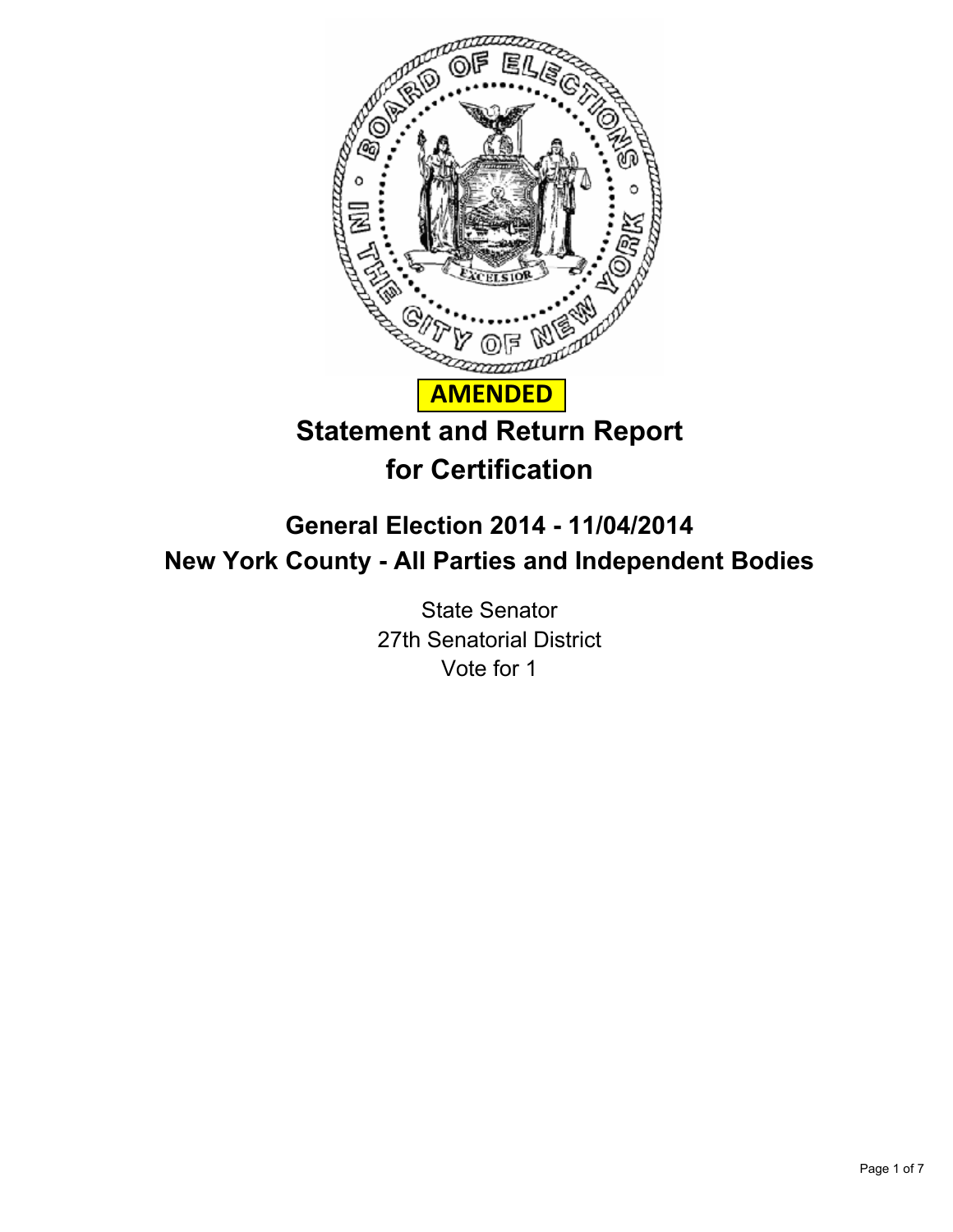

| <b>PUBLIC COUNTER</b>                                    | 236 |
|----------------------------------------------------------|-----|
| <b>EMERGENCY</b>                                         | 0   |
| ABSENTEE/MILITARY                                        | 2   |
| <b>FEDERAL</b>                                           | 7   |
| <b>AFFIDAVIT</b>                                         | 0   |
| <b>Total Ballots</b>                                     | 245 |
| Less - Inapplicable Federal/Special Presidential Ballots | (7) |
| <b>Total Applicable Ballots</b>                          | 238 |
| BRAD M. HOYLMAN (DEMOCRATIC)                             | 142 |
| FRANK J. SCALA (REPUBLICAN)                              | 14  |
| BRAD M. HOYLMAN (WORKING FAMILIES)                       | 68  |
| <b>Total Votes</b>                                       | 224 |
| Unrecorded                                               | 14  |

| <b>PUBLIC COUNTER</b>                                    | 14,660 |
|----------------------------------------------------------|--------|
| <b>EMERGENCY</b>                                         | 0      |
| ABSENTEE/MILITARY                                        | 419    |
| <b>FEDERAL</b>                                           | 355    |
| <b>AFFIDAVIT</b>                                         | 204    |
| <b>Total Ballots</b>                                     | 15,638 |
| Less - Inapplicable Federal/Special Presidential Ballots | (355)  |
| <b>Total Applicable Ballots</b>                          | 15,283 |
| BRAD M. HOYLMAN (DEMOCRATIC)                             | 9.584  |
| FRANK J. SCALA (REPUBLICAN)                              | 1,777  |
| BRAD M. HOYLMAN (WORKING FAMILIES)                       | 3,015  |
| ANDREW BERNER (WRITE-IN)                                 | 1      |
| CHARLENE WEISLER (WRITE-IN)                              | 1      |
| ELIOT SPITZER (WRITE-IN)                                 | 1      |
| <b>JIM FOURATT (WRITE-IN)</b>                            | 1      |
| JOHN LIU (WRITE-IN)                                      | 1      |
| LAURA POITRAS (WRITE-IN)                                 | 1      |
| MARC FIRSTENBERG (WRITE-IN)                              | 1      |
| MIKE BROWN (WRITE-IN)                                    | 1      |
| NICK TAYLOR (WRITE-IN)                                   | 1      |
| NICOLA PERRY (WRITE-IN)                                  | 1      |
| RON PAUL (WRITE-IN)                                      | 1      |
| RUSSELL BRAND (WRITE-IN)                                 | 1      |
| SHANE SHEEHY (WRITE-IN)                                  | 1      |
| TOM CONNOR (WRITE-IN)                                    | 1      |
| UNATTRIBUTABLE WRITE-IN (WRITE-IN)                       | 6      |
| YETTA KURKLAND (WRITE-IN)                                | 1      |
| <b>Total Votes</b>                                       | 14,397 |
| Unrecorded                                               | 886    |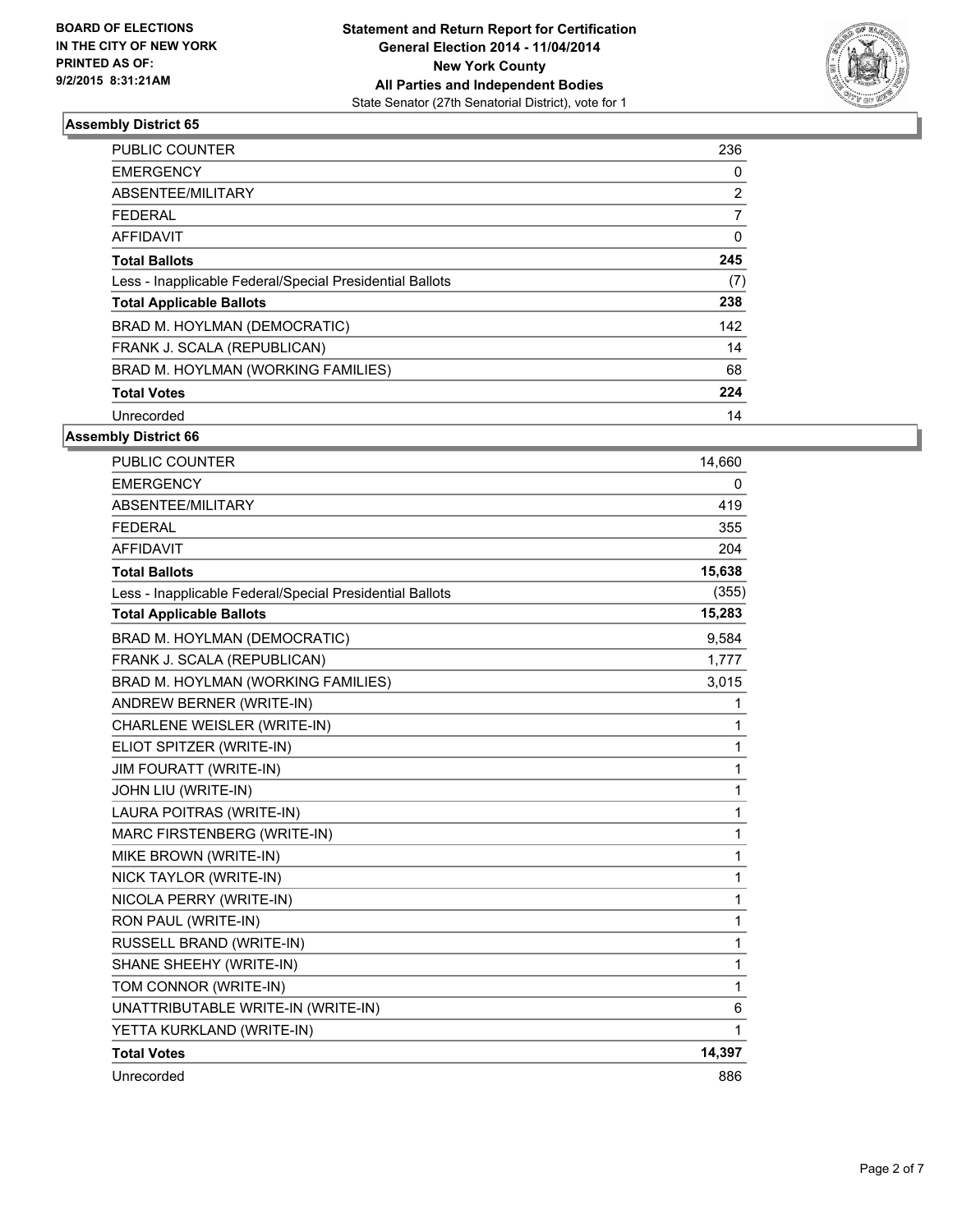

| <b>PUBLIC COUNTER</b>                                    | 10,669 |
|----------------------------------------------------------|--------|
| <b>EMERGENCY</b>                                         | 0      |
| ABSENTEE/MILITARY                                        | 316    |
| <b>FEDERAL</b>                                           | 142    |
| <b>AFFIDAVIT</b>                                         | 152    |
| <b>Total Ballots</b>                                     | 11,279 |
| Less - Inapplicable Federal/Special Presidential Ballots | (142)  |
| <b>Total Applicable Ballots</b>                          | 11,137 |
| BRAD M. HOYLMAN (DEMOCRATIC)                             | 7,161  |
| FRANK J. SCALA (REPUBLICAN)                              | 1,923  |
| BRAD M. HOYLMAN (WORKING FAMILIES)                       | 1,269  |
| DAVID VALENSKY (WRITE-IN)                                | 1      |
| DONALD DENNARD (WRITE-IN)                                | 1      |
| EVERGREEN CHOU (WRITE-IN)                                | 1      |
| <b>GEORGE FOWLER (WRITE-IN)</b>                          | 1      |
| HOWIE HAWKINS (WRITE-IN)                                 | 1      |
| <b>JUSTIN BARBOSA (WRITE-IN)</b>                         | 1      |
| LAURA SCHILLER (WRITE-IN)                                | 1      |
| PHIL OLVEY (WRITE-IN)                                    | 1      |
| THEODORE WELCH (WRITE-IN)                                | 1      |
| UNATTRIBUTABLE WRITE-IN (WRITE-IN)                       | 4      |
| ZEEV KIRSH (WRITE-IN)                                    | 1      |
| <b>Total Votes</b>                                       | 10,367 |
| Unrecorded                                               | 770    |

| <b>PUBLIC COUNTER</b>                                    | 530  |
|----------------------------------------------------------|------|
| <b>EMERGENCY</b>                                         | 0    |
| ABSENTEE/MILITARY                                        | 27   |
| <b>FEDERAL</b>                                           | 19   |
| <b>AFFIDAVIT</b>                                         | 15   |
| <b>Total Ballots</b>                                     | 591  |
| Less - Inapplicable Federal/Special Presidential Ballots | (19) |
| <b>Total Applicable Ballots</b>                          | 572  |
| BRAD M. HOYLMAN (DEMOCRATIC)                             | 351  |
| FRANK J. SCALA (REPUBLICAN)                              | 147  |
| BRAD M. HOYLMAN (WORKING FAMILIES)                       | 42   |
| <b>Total Votes</b>                                       | 540  |
| Unrecorded                                               | 32   |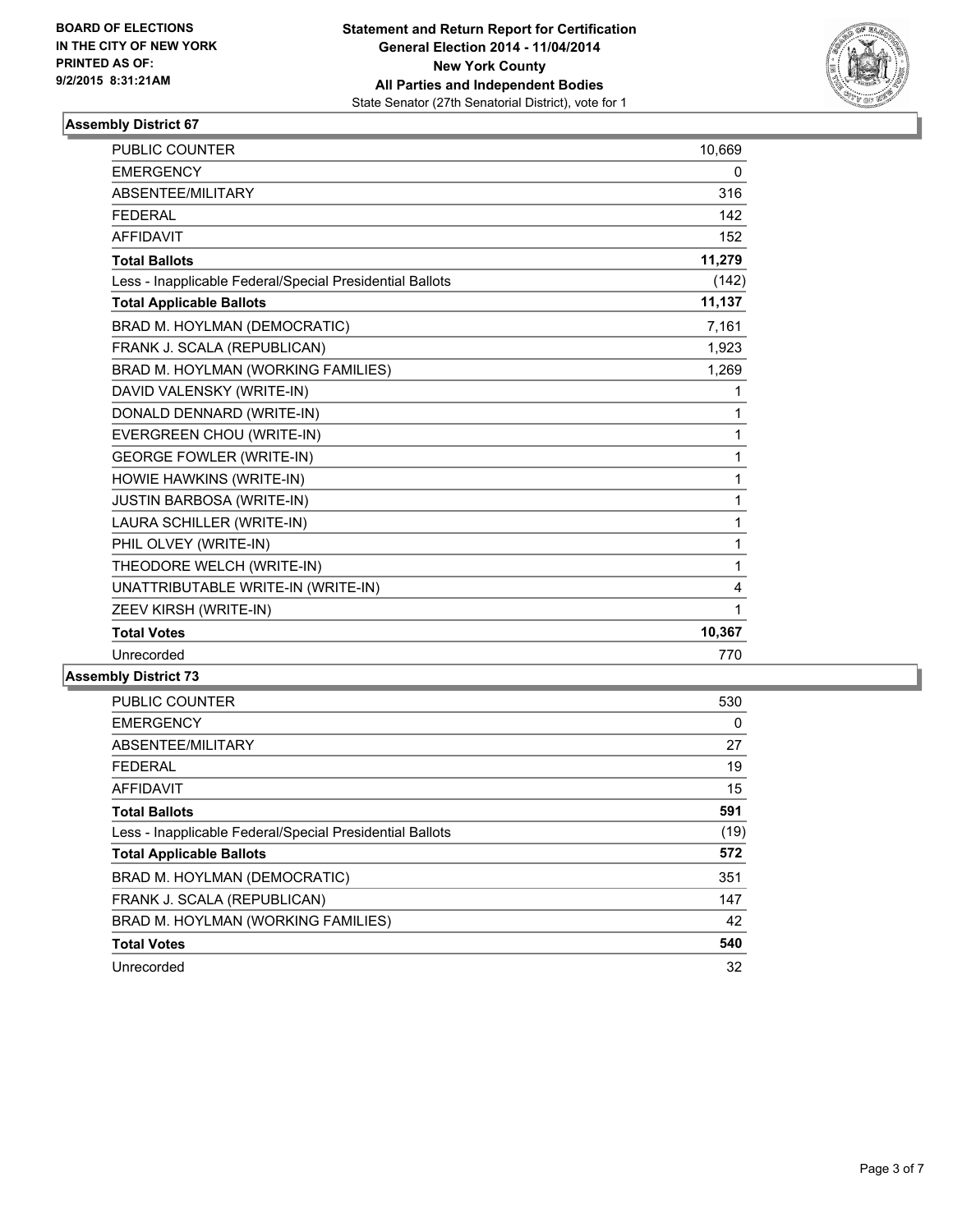

| <b>PUBLIC COUNTER</b>                                    | 12,119 |
|----------------------------------------------------------|--------|
| <b>EMERGENCY</b>                                         | 0      |
| <b>ABSENTEE/MILITARY</b>                                 | 334    |
| <b>FFDFRAI</b>                                           | 178    |
| <b>AFFIDAVIT</b>                                         | 163    |
| <b>Total Ballots</b>                                     | 12,794 |
| Less - Inapplicable Federal/Special Presidential Ballots | (178)  |
| <b>Total Applicable Ballots</b>                          | 12,616 |
| BRAD M. HOYLMAN (DEMOCRATIC)                             | 7,926  |
| FRANK J. SCALA (REPUBLICAN)                              | 1,799  |
| BRAD M. HOYLMAN (WORKING FAMILIES)                       | 1,990  |
| JOSHUA TRENT THOMPSON (WRITE-IN)                         | 1      |
| KOBE BRYANT (WRITE-IN)                                   | 1      |
| LARRY SEABROOK (WRITE-IN)                                | 1      |
| LUKE SALLEPPI (WRITE-IN)                                 | 1      |
| MICAEL ZUMBLUSKAS (WRITE-IN)                             | 1      |
| SUSAN STETZEE (WRITE-IN)                                 | 1      |
| THEADORE ROOSEVELT (WRITE-IN)                            | 1      |
| UNATTRIBUTABLE WRITE-IN (WRITE-IN)                       | 11     |
| <b>Total Votes</b>                                       | 11,733 |
| Unrecorded                                               | 883    |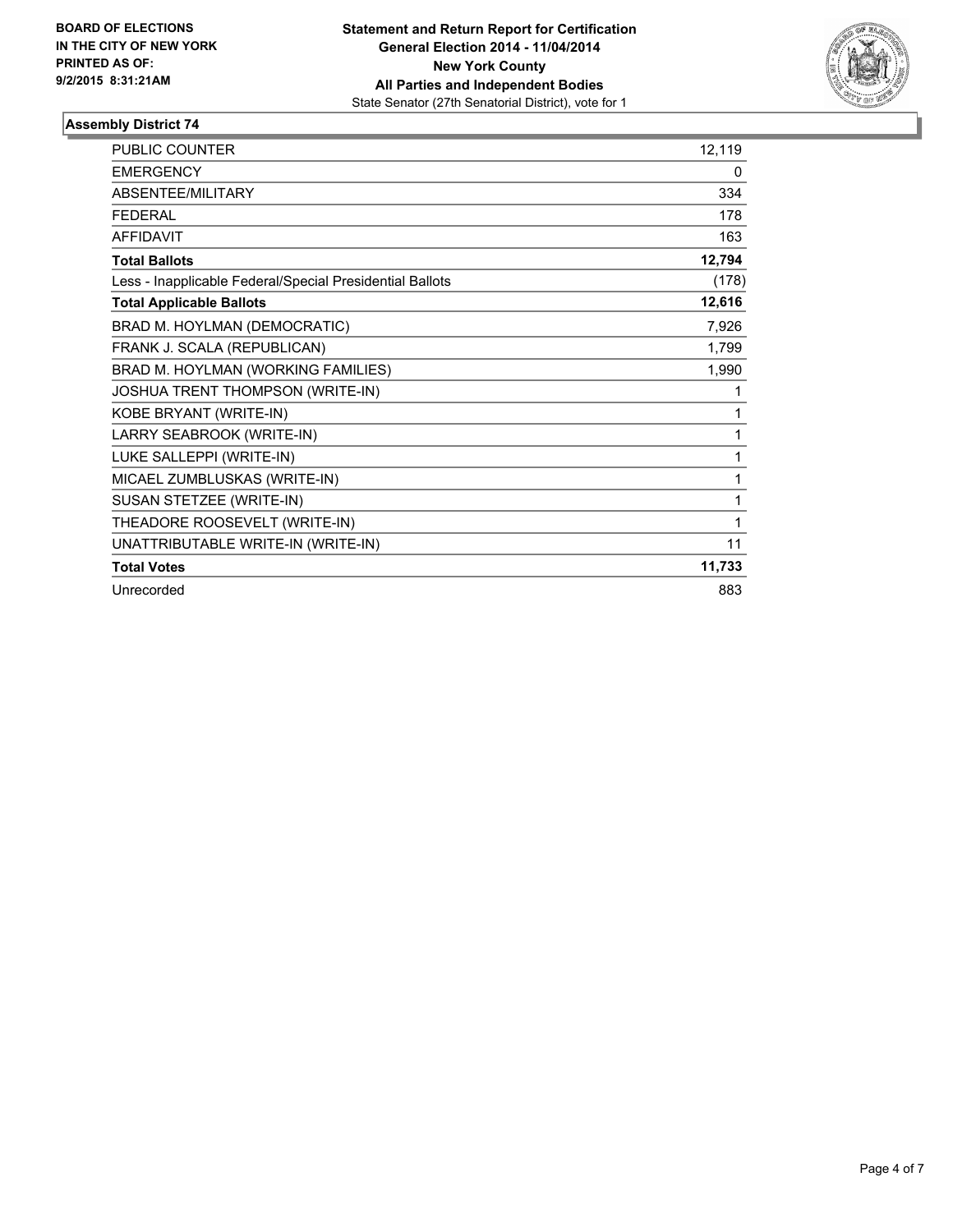

| <b>PUBLIC COUNTER</b>                                    | 17,054 |
|----------------------------------------------------------|--------|
| <b>EMERGENCY</b>                                         | 0      |
| ABSENTEE/MILITARY                                        | 513    |
| <b>FEDERAL</b>                                           | 273    |
| <b>AFFIDAVIT</b>                                         | 262    |
| <b>Total Ballots</b>                                     | 18,102 |
| Less - Inapplicable Federal/Special Presidential Ballots | (273)  |
| <b>Total Applicable Ballots</b>                          | 17,829 |
| BRAD M. HOYLMAN (DEMOCRATIC)                             | 11,658 |
| FRANK J. SCALA (REPUBLICAN)                              | 2,169  |
| BRAD M. HOYLMAN (WORKING FAMILIES)                       | 2,923  |
| AIZEN SOUSAKE (WRITE-IN)                                 | 1      |
| ANDREW H. FREIFELD, ESQ (WRITE-IN)                       | 1      |
| BERNARD RANDAU BLOCK (WRITE-IN)                          | 1      |
| BILL CLINTON (WRITE-IN)                                  | 1      |
| BRIAN CLIFFORD BEASLEY (WRITE-IN)                        | 1      |
| DAN DECTOROFF (WRITE-IN)                                 | 1      |
| DEBORAH SNYDER (WRITE-IN)                                | 1      |
| DUDLEY R. SNYDER (WRITE-IN)                              | 1      |
| ELISA JORDANA (WRITE-IN)                                 | 1      |
| <b>JIMMY MCMILLAN (WRITE-IN)</b>                         | 1      |
| LUCY MARTINEZ (WRITE-IN)                                 | 1      |
| UNATTRIBUTABLE WRITE-IN (WRITE-IN)                       | 4      |
| WAVE CHAN (WRITE-IN)                                     | 1      |
| <b>Total Votes</b>                                       | 16,766 |
| Unrecorded                                               | 1,063  |
|                                                          |        |

| <b>PUBLIC COUNTER</b>                                    | 0 |
|----------------------------------------------------------|---|
| <b>EMERGENCY</b>                                         | 0 |
| ABSENTEE/MILITARY                                        | 0 |
| <b>FEDERAL</b>                                           | 0 |
| AFFIDAVIT                                                | 0 |
| <b>Total Ballots</b>                                     | 0 |
| Less - Inapplicable Federal/Special Presidential Ballots | 0 |
| <b>Total Applicable Ballots</b>                          | 0 |
| BRAD M. HOYLMAN (DEMOCRATIC)                             | 0 |
| FRANK J. SCALA (REPUBLICAN)                              | 0 |
| BRAD M. HOYLMAN (WORKING FAMILIES)                       | 0 |
| <b>Total Votes</b>                                       | 0 |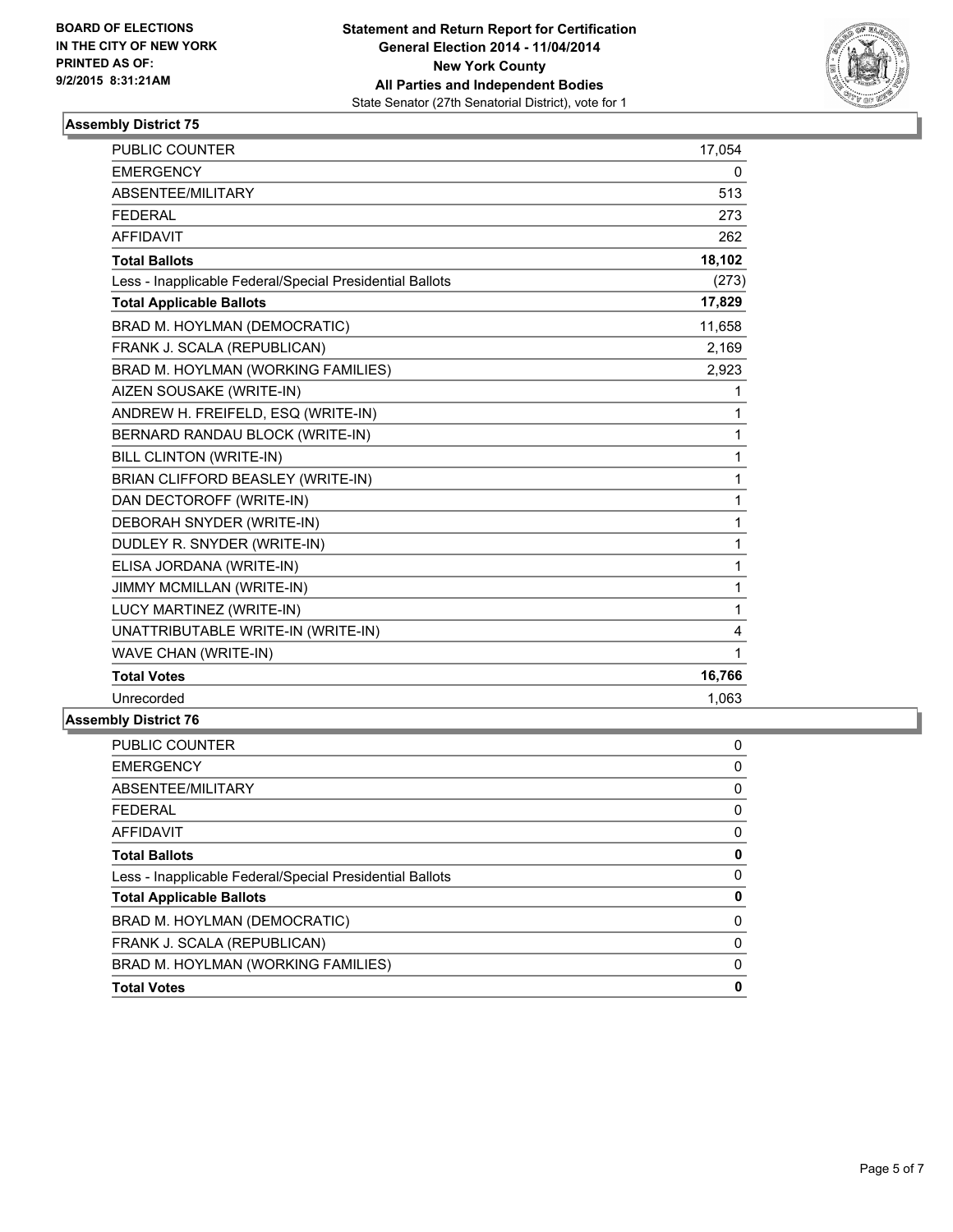

#### **Total for State Senator (27th Senatorial District) - New York County**

| <b>PUBLIC COUNTER</b>                                    | 55,268 |
|----------------------------------------------------------|--------|
| EMERGENCY                                                | 0      |
| ABSENTEE/MILITARY                                        | 1,611  |
| <b>FEDERAL</b>                                           | 974    |
| AFFIDAVIT                                                | 796    |
| <b>Total Ballots</b>                                     | 58,649 |
| Less - Inapplicable Federal/Special Presidential Ballots | (974)  |
| <b>Total Applicable Ballots</b>                          | 57,675 |
| BRAD M. HOYLMAN (DEMOCRATIC)                             | 36,822 |
| FRANK J. SCALA (REPUBLICAN)                              | 7,829  |
| BRAD M. HOYLMAN (WORKING FAMILIES)                       | 9,307  |
| AIZEN SOUSAKE (WRITE-IN)                                 | 1      |
| ANDREW BERNER (WRITE-IN)                                 | 1      |
| ANDREW H. FREIFELD, ESQ (WRITE-IN)                       | 1      |
| BERNARD RANDAU BLOCK (WRITE-IN)                          | 1      |
| BILL CLINTON (WRITE-IN)                                  | 1      |
| BRIAN CLIFFORD BEASLEY (WRITE-IN)                        | 1      |
| CHARLENE WEISLER (WRITE-IN)                              | 1      |
| DAN DECTOROFF (WRITE-IN)                                 | 1      |
| DAVID VALENSKY (WRITE-IN)                                | 1      |
| DEBORAH SNYDER (WRITE-IN)                                | 1      |
| DONALD DENNARD (WRITE-IN)                                | 1      |
| DUDLEY R. SNYDER (WRITE-IN)                              | 1      |
| ELIOT SPITZER (WRITE-IN)                                 | 1      |
| ELISA JORDANA (WRITE-IN)                                 | 1      |
| EVERGREEN CHOU (WRITE-IN)                                | 1      |
| <b>GEORGE FOWLER (WRITE-IN)</b>                          | 1      |
| HOWIE HAWKINS (WRITE-IN)                                 | 1      |
| JIM FOURATT (WRITE-IN)                                   | 1      |
| JIMMY MCMILLAN (WRITE-IN)                                | 1      |
| JOHN LIU (WRITE-IN)                                      | 1      |
| JOSHUA TRENT THOMPSON (WRITE-IN)                         | 1      |
| <b>JUSTIN BARBOSA (WRITE-IN)</b>                         | 1      |
| KOBE BRYANT (WRITE-IN)                                   | 1      |
| LARRY SEABROOK (WRITE-IN)                                | 1      |
| LAURA POITRAS (WRITE-IN)                                 | 1      |
| LAURA SCHILLER (WRITE-IN)                                | 1      |
| LUCY MARTINEZ (WRITE-IN)                                 | 1      |
| LUKE SALLEPPI (WRITE-IN)                                 | 1      |
| MARC FIRSTENBERG (WRITE-IN)                              | 1      |
| MICAEL ZUMBLUSKAS (WRITE-IN)                             | 1      |
| MIKE BROWN (WRITE-IN)                                    | 1      |
| NICK TAYLOR (WRITE-IN)                                   | 1      |
| NICOLA PERRY (WRITE-IN)                                  | 1      |
| PHIL OLVEY (WRITE-IN)                                    | 1      |
| RON PAUL (WRITE-IN)                                      | 1      |